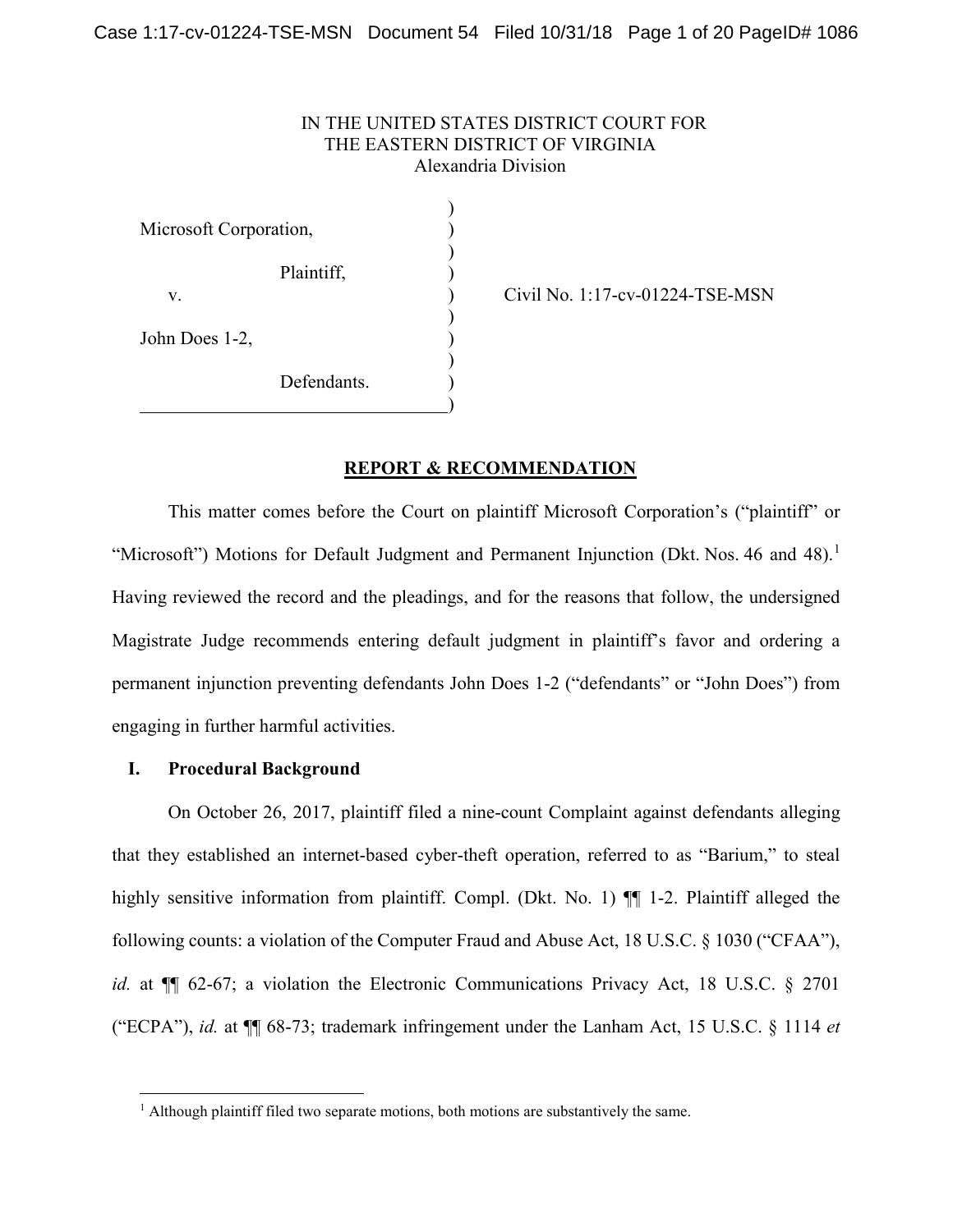*seq*., *id.* at ¶¶ 74-79; false designation of origin under the Lanham Act, 15 U.S.C. § 1125(a), *id.* at ¶¶ 80-85; trademark dilution under the Lanham Act, 15 U.S.C. § 1125(c), *id.* at ¶¶ 86-90; common law trespass to chattels, *id.* at ¶¶ 91-98; unjust enrichment, *id.* at ¶¶ 99-104; conversion, *id.* at ¶¶ 105-10; and intentional interference with contractual relationships, *id.* at ¶¶ 111-16. Plaintiff sought a judgment in its favor, *id.* at  $\P$  117; a declaration that defendants' conduct was willful and that they acted with fraud, malice, and oppression, *id.* at ¶ 118; a preliminary and permanent injunction enjoining defendants from engaging in harmful activity and giving plaintiff control over the domains, accounts, and profiles used by defendants, *id.* at ¶¶ 119-20; to disgorge defendants' profits, *id.* at ¶ 122; and to award plaintiff actual, enhanced, exemplary, and special damages proven at trial, and attorneys' fees and costs, among other requested relief, *id.* at ¶¶ 121, 123-24.

On the same day the Complaint was filed, plaintiff sought an Application for an Emergency *Ex Parte* Temporary Restraining Order and Order to Show Cause Re Preliminary Injunction (Dkt. No. 4) (the "Application"). On October 26, 2017, plaintiff filed a Motion for Protective Order Temporarily Sealing Documents until execution of the Application (Dkt. No. 12), which the Court granted on October 27, 2018 (Dkt. No. 24). That same day, the District Judge held a hearing on plaintiff's Application (Dkt. No. 27) and entered an Order temporarily restraining defendants, including persons in active concert or participation with defendants, from engaging in activities related to Barium (Dkt. No. 26). The Order further directed that the website operators and domain registry of the profiles and domain names at issue redirect the domain names to secure servers through the Domain Name System ("DNS") and transfer full control of the profiles and all user accounts, pages, documents, posts, and similar content associated with such profiles to plaintiff, among other actions. *Id.* at 8. The Order set a hearing on the request for a preliminary injunction for November 17, 2017 and required plaintiff to serve defendants by any means authorized by law.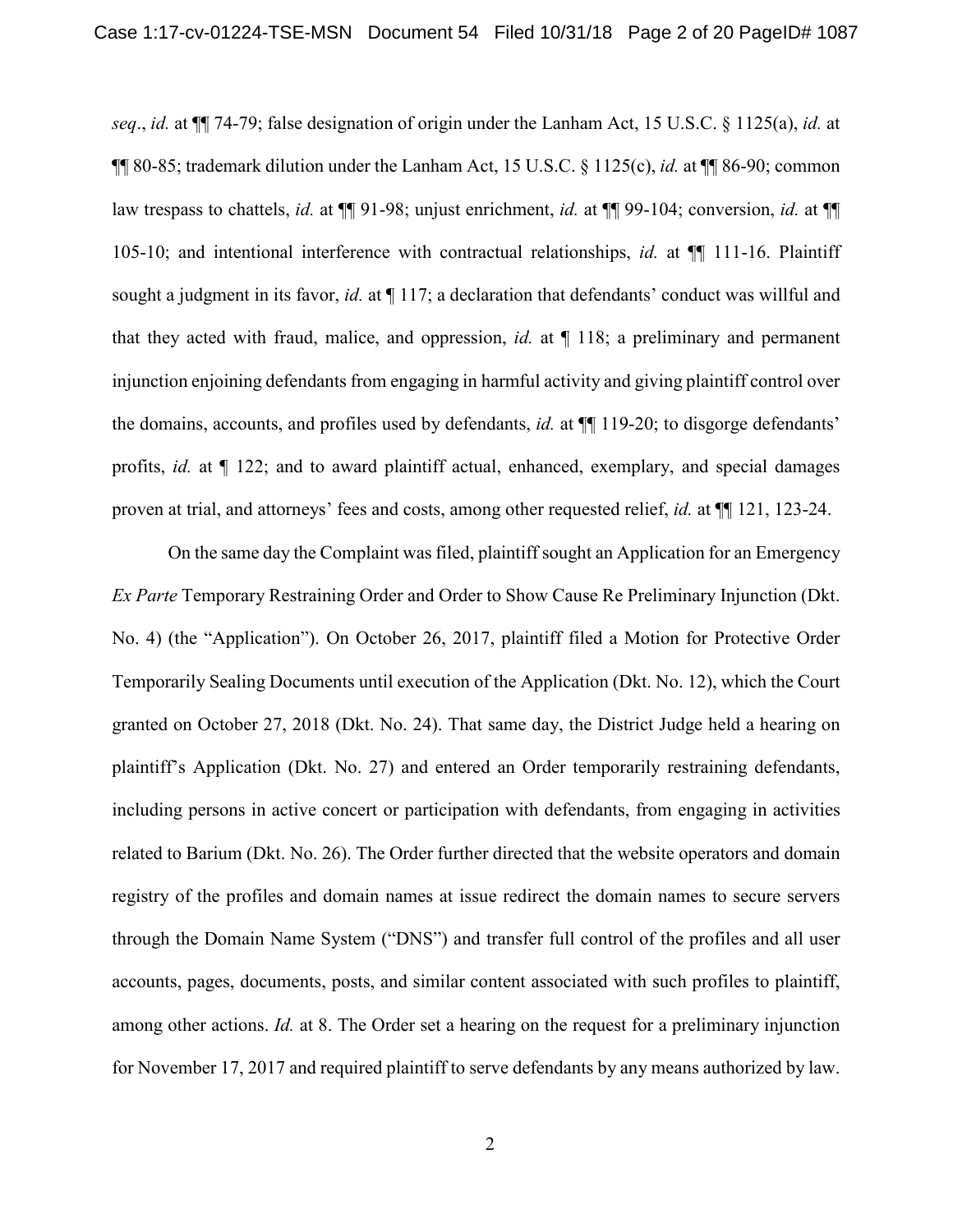The Order set a bond in the amount of \$50,000.00, which plaintiff deposited with the Court on October 30, 2017 (Dkt. No. 32).

On October 31, 2017, plaintiff filed a Notice of Execution of *Ex Parte* Temporary Restraining Order and Notice Re Unsealing of Case certifying that the Application had been executed and that the civil action may be immediately unsealed (Dkt. Nos. 28 and 29), which the Court granted on the same day (Dkt. No. 31). On November 17, 2017, the Court held a hearing on plaintiff's request for a preliminary injunction (Dkt. No. 35), which the Court granted (Dkt. No. 36). The Court issued a Scheduling Order on November 30, 2017 stating that the parties had until May 28, 2018 to complete discovery and that the civil action was administratively closed during the discovery period and would be reopened on June 22, 2018 (Dkt. No. 37).

On May 21, 2018, plaintiff moved for an entry of default judgment (Dkt. No. 39), supported by a declaration of Michael Zweiback stating that plaintiff properly served process on defendants; however, defendants failed to answer or otherwise respond to the Complaint (Dkt. No. 40).<sup>2</sup> The Clerk of Court entered default against defendants on May 22, 2018 (Dkt. No. 41). On July 13, 2018, plaintiff filed a motion for a default judgment and for a permanent injunction (Dkt. Nos. 46 and 48). The hearing on plaintiff's motions was held on September 21, 2018 at which counsel for plaintiff appeared but no claimant appeared on behalf of defendants (Dkt. No. 53).<sup>3</sup>

#### **II. Factual Background**

The following facts are established by plaintiff's Complaint (Dkt. No. 1) and briefs in support of plaintiff's motion for default judgment and permanent injunction (Dkt. Nos. 47 and 49).

<sup>&</sup>lt;sup>2</sup> Plaintiff further filed an affidavit of service on June 5, 2018 advising the Court that plaintiff had properly served defendants via email and mail (Dkt. No. 42).

<sup>&</sup>lt;sup>3</sup> Plaintiff's motions for default judgment and for a permanent injunction were heard before Magistrate Judge Ivan D. Davis on September 21, 2018 (Dkt. No. 53).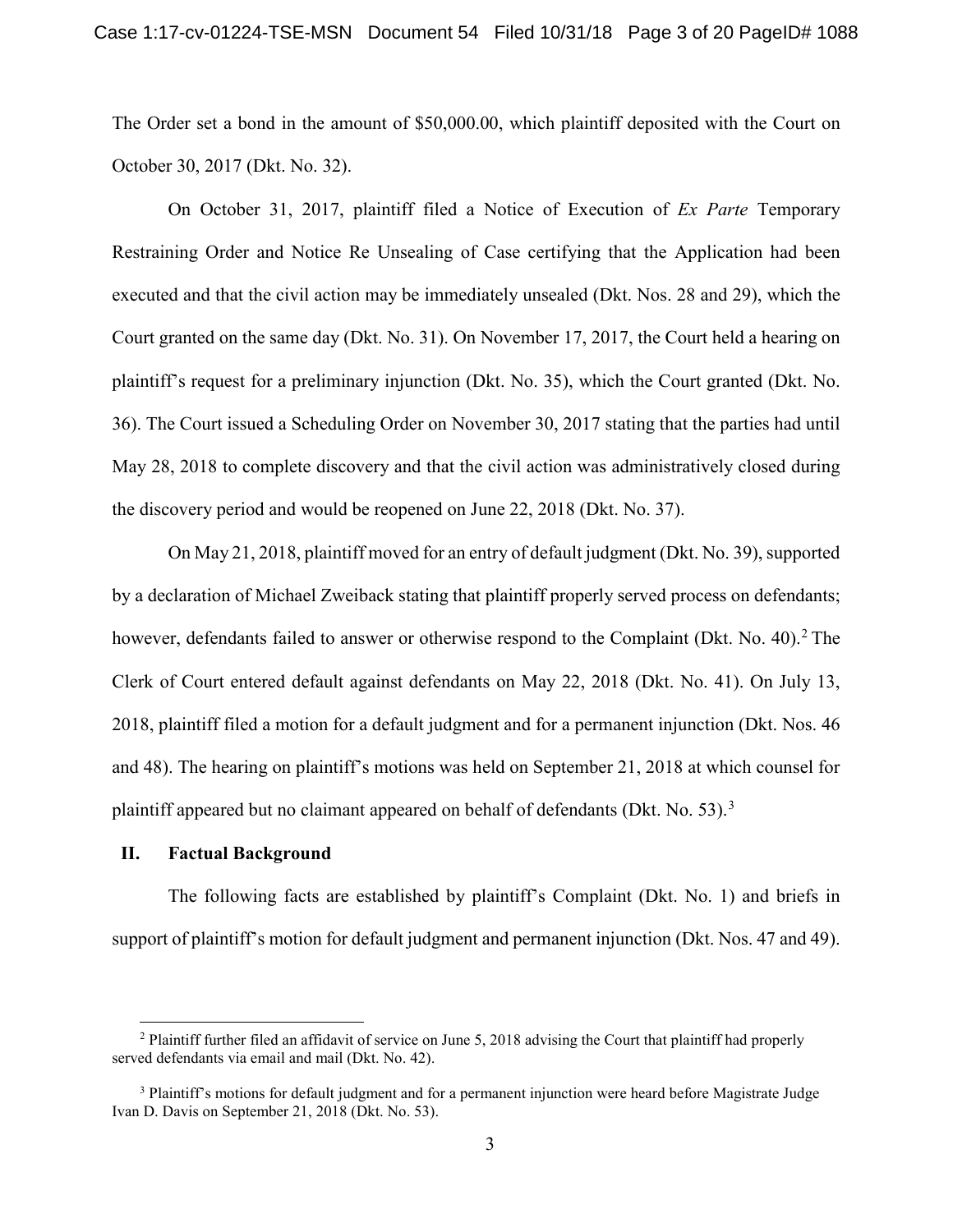Plaintiff is a corporation organized and existing under Washington state law with its headquarters and principal place of business in Redmond, Washington. Compl. (Dkt. No. 1) ¶ 3. "Plaintiff is a provider of the Windows® operating system and the Internet Explorer® web browser, and a variety of other software and services, including Microsoft Word, Microsoft PowerPoint, and cloud-based services...." *Id.* at  $\P$  16. Due to the success of plaintiff's products and services and plaintiff's expenditure of significant marketing resources, plaintiff has generated goodwill with its customers that has developed into "strong and famous world-wide symbols that are well-recognized within its channel of trade." *Id.* Additionally, plaintiff has registered trademarks for Microsoft, Windows, and Internet Explorer. Compl., Appx. C (Dkt. No. 1-3) 2-6.

Defendants established an internet-based cyber-theft operation, "Barium," which allowed defendants to break into plaintiff's and its customers' accounts and computer networks to steal highly sensitive information. Compl. (Dkt. No. 1)  $\P$  1. To conduct the operation, defendants have created a series of accounts, profiles, and domain names used to operate and configure Barium. *Id.* at ¶¶ 6-7. The accounts and profiles that defendants use include those set forth in Appendix A attached to the Complaint (Dkt. No. 1-1) ("Barium Profiles") and the domain names used include those set forth in Appendix B attached to the Complaint (Dkt. No. 1-2) ("Barium Command and Control Domains"). *Id.* at  $\P$  6-7. Defendants jointly own, rent, lease, or otherwise have dominion over the Barium Profiles, the Barium Command and Control Domains, and related infrastructure and, through those instrumentalities, control and operate Barium. *Id.* at ¶ 8. Third-parties VeriSign, Inc., VeriSign Information Services, Inc., and VeriSign Global Registry Services (collectively, "VeriSign") maintain the domain name registry that oversees the registration of all domain names ending in ".com", including defendants' domain names. *Id.* at ¶ 5.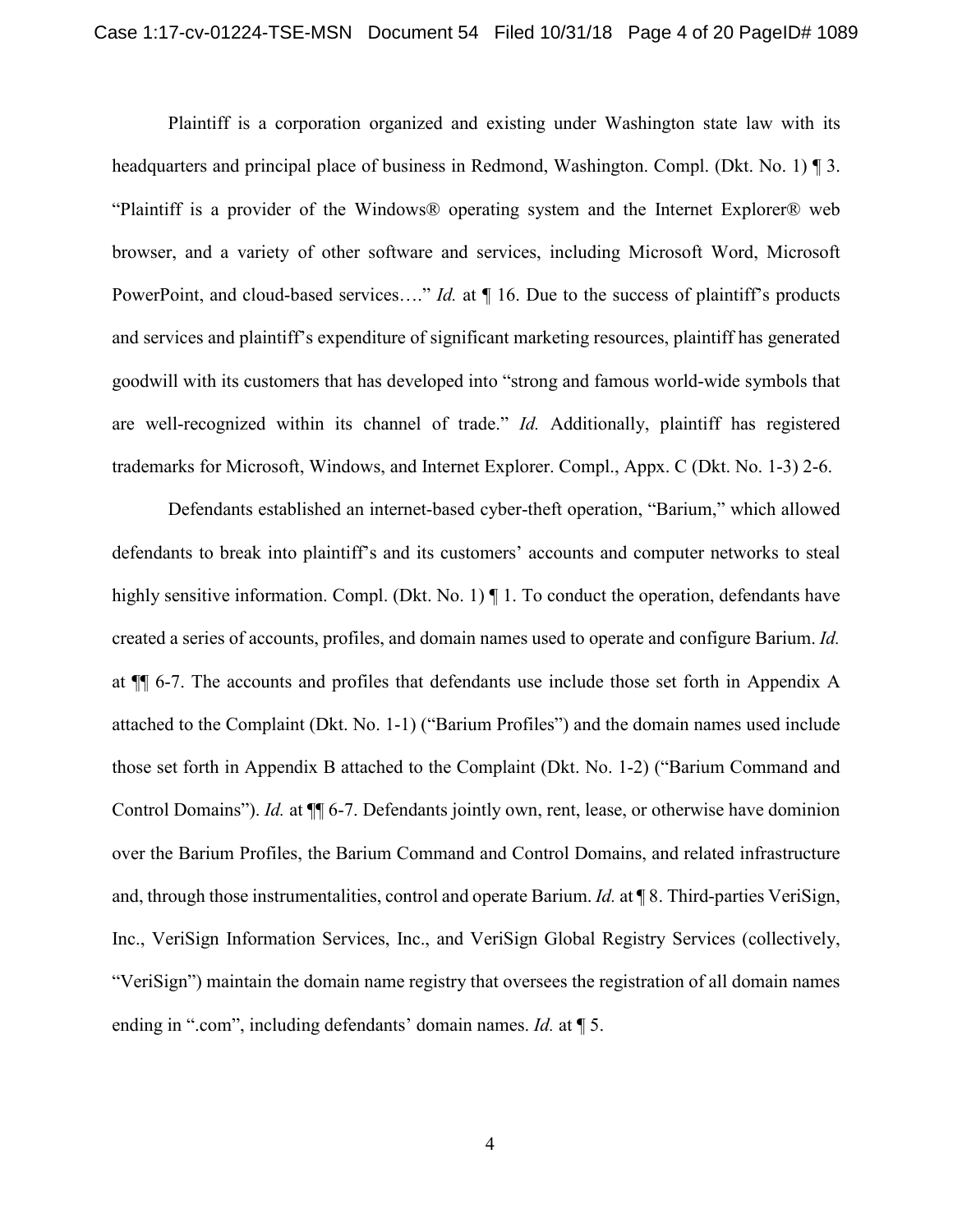Barium targets high-value organizations holding sensitive data "by gathering extensive information about their employees through publicly available information and social media, and using that information to fashion phishing attacks intended to trick those employees into compromising their computers and networks, compromising legitimate enterprise software provider's products not protected by antivirus software, and disguising its activities using the names of [plaintiff] and other legitimate companies." *Id.* at ¶ 17. To do so, Barium has used two methods to compromise victim's computers. *Id.* at ¶ 18. The first method involves "Barlaiy" or "PlugXL" malware, which primarily uses phishing techniques, and the second method involves "ShadowPad" malware, which involves distributing malware through a third-party software provider's compromised update. *Id.* at ¶ 19.

Under the first method, after selecting a victim organization, Barium will identify employees of the organization and attempt to ascertain their personal or work email addresses, in addition to gathering information from social media platforms. *Id.* at ¶ 20. Using a technique known as "spear phishing," Barium sends the targeted individual an email specifically crafted from the information previously gathered to induce that individual to take some action that will lead to the compromise of their computer. *Id.* In the phishing emails, there are file attachments or links that lead to malicious executable code. *Id.* at ¶ 23. When the targeted individual clicks on one of these links or opens the files, it causes the malware to be installed on that individual's Windowsbased computer. *Id.* at ¶ 24.

Both "Barlaiy" and "PlugXL" malware are "remote access 'trojans,'" meaning Barium is able to gather a victim's information, control a victim's device, install additional malware, and exfiltrate information from a victim's device. *Id.* at ¶ 25. To transmit stolen information to Barium and to execute additional instructions, the malware needs to communicate with external servers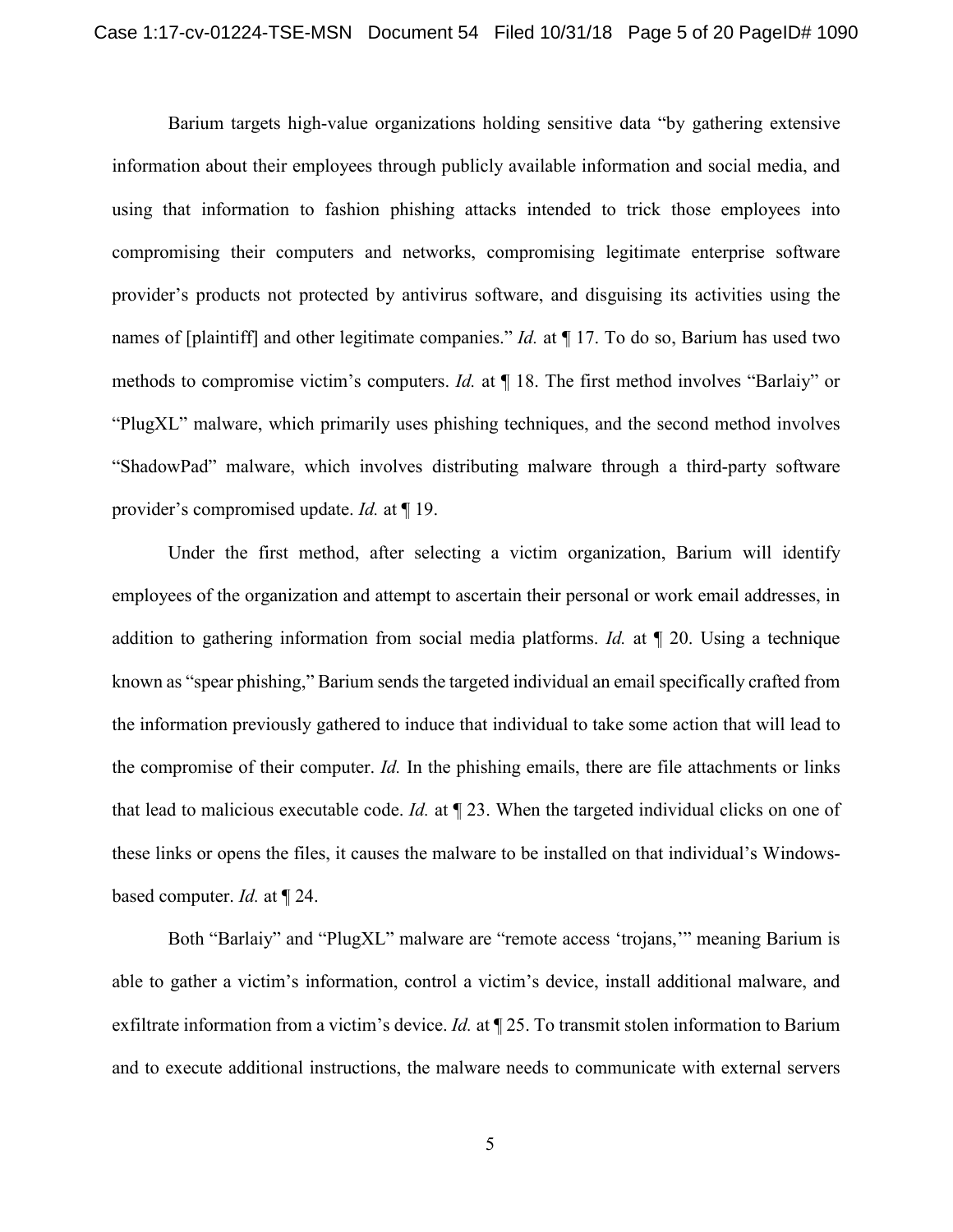called "Command and Control" ("C&C") servers. *Id.* at ¶ 27. To conceal the identity and location of C&C servers, Barium configures the malware to communicate with fake website "profile" pages that defendants have set up on legitimate websites, including Microsoft-branded websites as well as those of other well-known technology companies. *Id.* at ¶¶ 28, 30. Once installed on a victim's computer, the malware is designed to reach out to these fake websites and search for particular "text strings," such as comments or random alphanumeric text, that can be decoded and allow the malware to communicate with C&C servers. *Id.* at ¶ 29. Barium uses this mechanism to conceal the IP addresses of the C&C servers and to evade detection because, although defendants' accounts and profiles are fake, the general websites being contacted are legitimate websites which many users use for business or other legitimate purposes. *Id.* at ¶ 30.

Barium's second method uses third-party software updates to deliver "ShadowPad' malware to windows users to compromise victim's computers. Barium compromised a legitimate company, NetSarang Inc. ("NetSarang"), headquartered in South Korea with a United States subsidiary, that provides products that streamline data transfer over complex networks, including products that are specifically designed to operate on the Windows platform. *Id.* at ¶ 35. Barium was able to compromise NetSarang's products by modifying a Dynamic Link Library ("DLL") file and injecting two different bodies of malicious code into the file, each heavily encrypted with advanced algorithms designed to conceal their true purpose. *Id.* at ¶ 36.

Barium inserted the modified, malicious DLL file into the NetSarang "build environment," which is a highly secured and controlled area with limited access where NetSarang creates the final versions of the software that are ultimately delivered to plaintiff's customers. *Id.* at ¶¶ 37-38. By doing so, the DLL file is included in routine software updates for NetSarang products. *Id.* at ¶ 37. Any company using the affected NetSarang products and receiving updates would receive the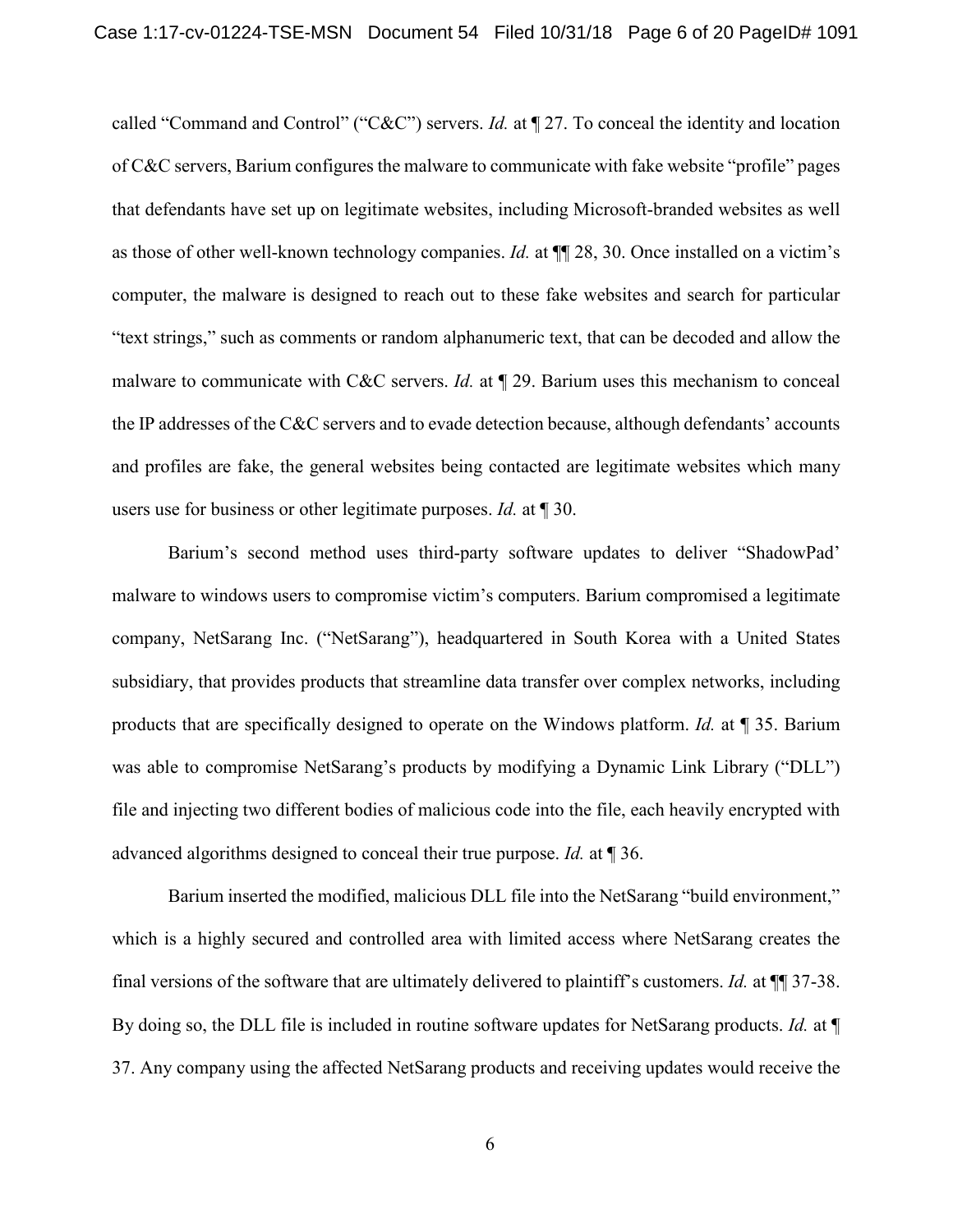malicious file through the software update. *Id.* at ¶ 38. Barium specifically injected the malicious file in five NetSarang products. *Id.*

The ShadowPad malware utilizes a two-stage methodology to cause harm. *Id.* at ¶ 40. The first stage requires the malware to give the infected device a persistent identifier, meaning the malware identifies and communicates with C&C servers to generate a unique internet domain name based on the month and the year of the infected device. *Id.* The infected device reaches out for instructions to the C&C domains that enables the malware to generate a new C&C domain every month. *Id.* The malware uses domain registrar QHolster to register these domain names, which requires the registrant to provide "WHOIS" data, meaning the registrant's full name, postal address, email address, phone number, administrative contact details, and technical contact details. *Id.* The ShadowPad malware uses a "Privacy Protection" service that enables it to remove from public view the WHOIS data used to register the domains and replaces it with generic information. *Id.* at ¶¶ 42-43.

The ShadowPad malware does not communicate with the C&C server directly, but instead sends information and receives C&C instructions through a set of processes and servers that tell a computer attempting to visit a particular domain how to resolve a request for that domain and where to find the servers on the internet for content associated with that domain. *Id.* at ¶ 44. The malware first attempts to perform a customized domain lookup for a given C&C domain by using public DNS servers. *Id.* at ¶ 45. If the domain lookup fails, then the malware performs a domain name lookup using the DNS facilities that are locally present on the infected devices. *Id.* The malware collects the user name, machine name, and domain name of the infected device and then communicates to the C&C infrastructure information from the infected device to Barium and to deliver instructions to the victim's device. *Id.* at ¶¶ 47, 47 n. 3. The malware waits for a custom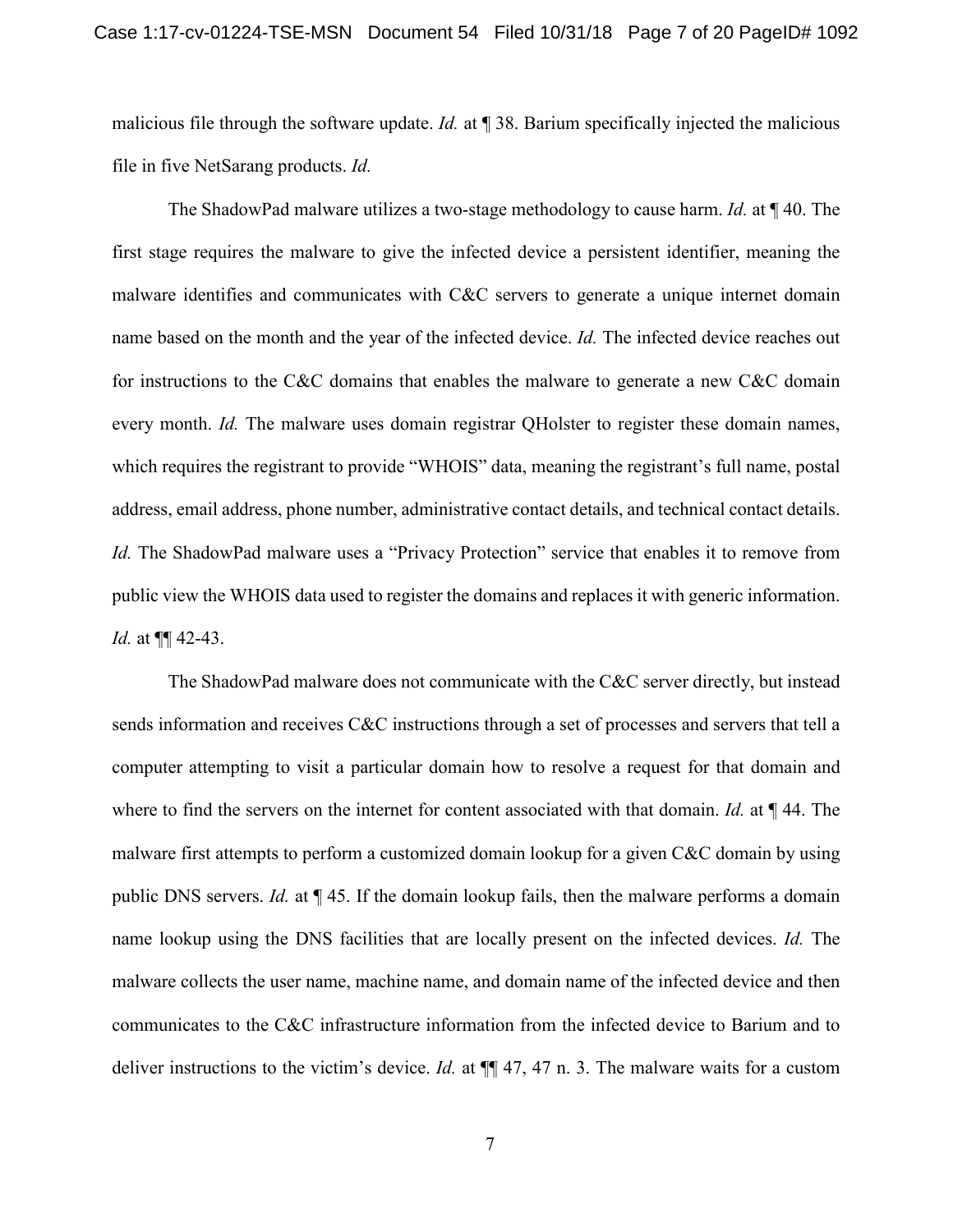encrypted response that contains a key to activate the second stage of the malware. *Id.* at ¶ 50. If the DNS response is incorrect, then the malware attempts to reconnect after eight hours. *Id.* The second stage allows Barium to customize the functionality of the malware using modules, which are encrypted and stored in the Windows registry. *Id.* at ¶ 51. Configuration modules contain backup C&C domains used to communicate with Barium and can be changed as needed. *Id.* The modules further enable Barium to be more agile in changing their infrastructure. *Id.*

Barium's intrusion, through either the "Barlaiy" or "PlugXL" malware or the "ShadowPad" malware, is without authorization from plaintiff and exceeds any authority granted by plaintiff. Barium intentionally causes the transmission of information, code, and commands that result in damage to the protected computers, the software, and plaintiff. For instance, Barium causes damage to those computers and the Windows operating system by downloading other modules, *id.* at ¶ 54, changing the system's registry, *id.* at ¶ 55, and essentially converts the device into a tool that Barium uses to attack the computing device's owner and the network to which the computing device is connected, *id.* at ¶ 56. Once Barium has access to the victim's device, defendants search and steal sensitive documents and personal information. *Id.* at ¶ 52.

This malware has caused significant harm to both plaintiff and its customers. In a typical case where plaintiff responds to an intrusion related to Barium, the average costs range from \$250,000.00 to \$1.3 million per incident, not including the cost of new architecture, intrusion prevention devices, network security changes to prevent future intrusions, or damage caused by having sensitive information stolen. *Id.* at  $\P$  59. Barium further irreparably harms plaintiff by damaging its reputation, brands, and customer goodwill. *Id.* at ¶ 60. Due to the high-quality and effectiveness of plaintiff's products and services and plaintiff's expenditures of significant resources to market those products and services, plaintiff has generated substantial goodwill with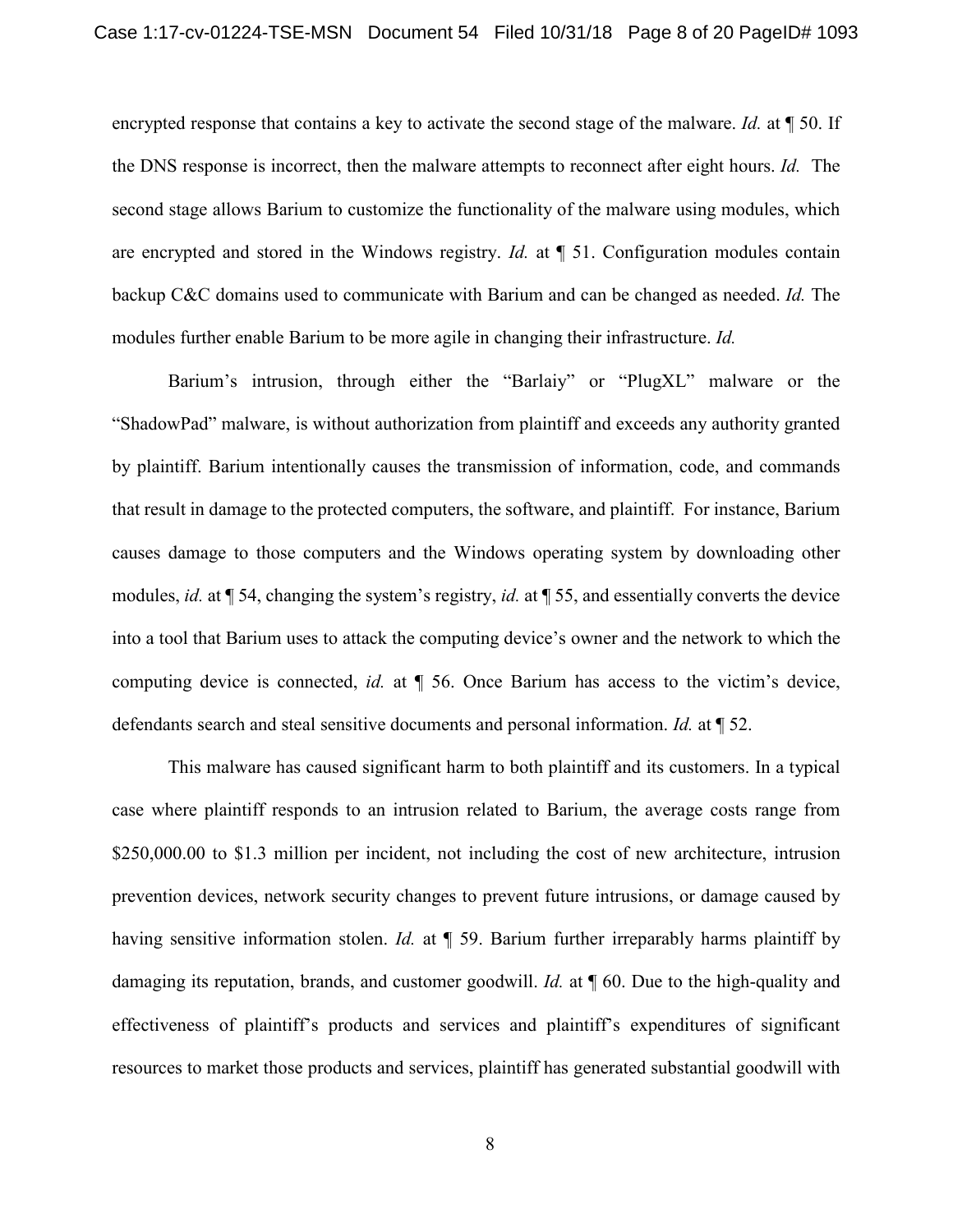its customers, established a strong brand, and developed the names of its products and services into strong and famous world-wide symbols that are well-recognized within its channels of trade. *Id.* at  $\llbracket 60$ . Barium's activities injure plaintiff and its reputation, brand, and goodwill because defendants use of plaintiff's trademarks have caused confusion, mistake, or deception among users who are subject to the negative effects of the malware and incorrectly believe that plaintiff is the source of vulnerabilities and resultant problems. *Id.*

### **III. Jurisdiction, Venue, and Service of Process**

A court must have both subject matter and personal jurisdiction over a defaulting defendant before it can render a default judgment. Plaintiff alleges that the Court has subject matter jurisdiction under 28 U.S.C. § 1331 because this action arises under the CFAA, ECPA, and various violations under the Lanham Act. Compl. (Dkt. No. 1)  $\P$  11. Additionally, plaintiff alleges that defendants have committed trespass to chattels, unjust enrichment, conversion, and intentional interference with contractual relationships. *Id.* The Court has jurisdiction with respect to these state-law claims under 28 U.S.C. § 1367 because they are so related to plaintiff's claims under the above cited federal statutes that they form a part of the same case or controversy.

This court has personal jurisdiction over defendants because they have availed themselves of the privilege of conducting business in Virginia by engaging in the alleged harmful acts through computers, internet websites, and instrumentalities in Virginia. *Id.* at ¶¶ 12-13. Defendants affirmatively directed the malicious computer code at the computing devices and networks of individual users and entities located in Virginia and caused injury to plaintiff, its customers and licensees, and the public in Virginia. *Id.* at ¶ 13. Plaintiff further maintains that Barium C&C domain names are registered through VeriSign, which is in Reston, Virginia. *Id.* at ¶¶ 5, 12, 14.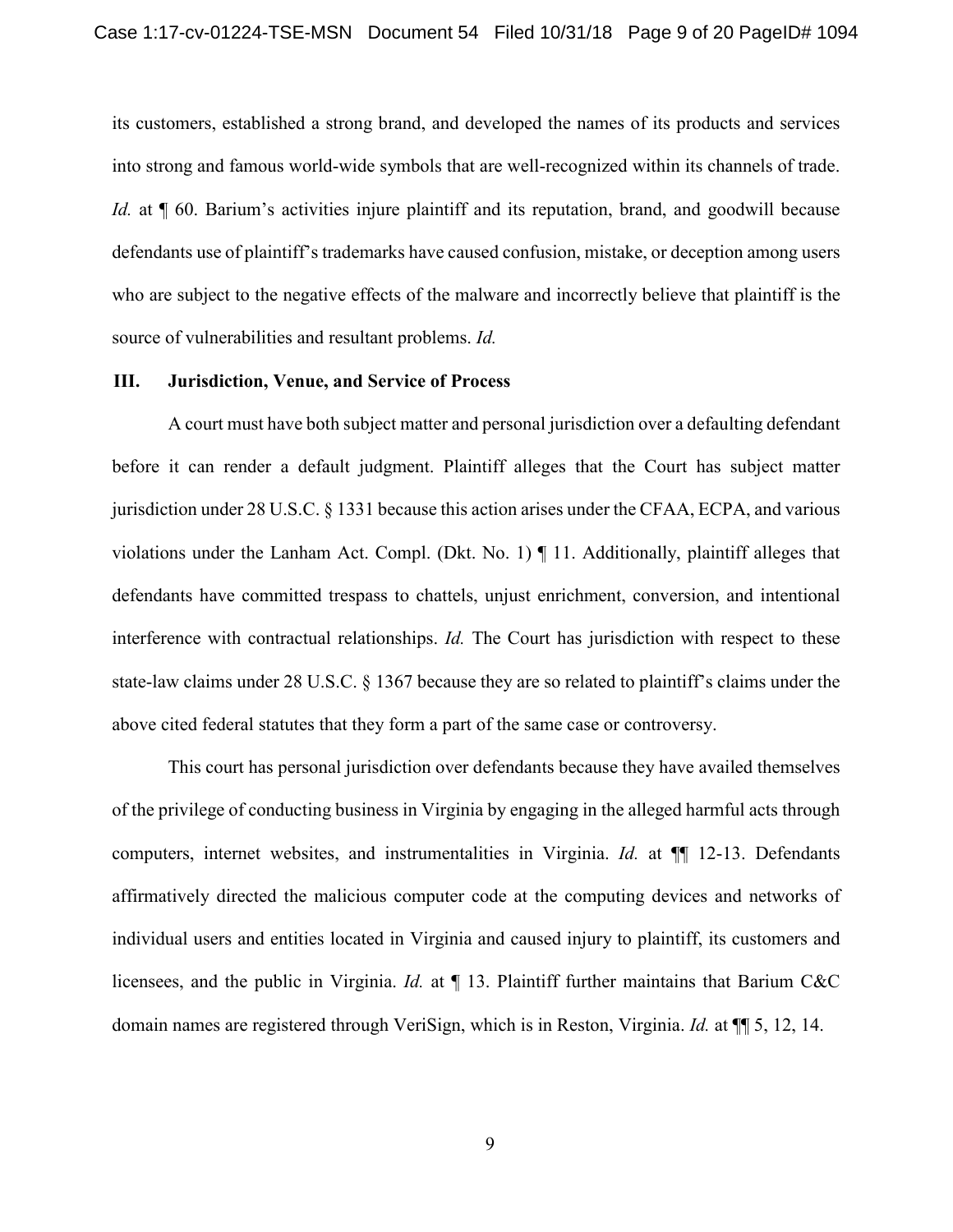Venue is proper pursuant to 28 U.S.C. § 1391(b) because a substantial part of the events or omissions giving rise to plaintiff's claims occurred in this judicial district, as well as a substantial part of the property that is the subject of plaintiff's claims is situated in this district, and a substantial part of the harm caused by defendants has occurred in this judicial district. *Id.* at ¶¶ 12, 15. Venue is also proper under 28 U.S.C. § 1391(c) because defendants are subject to personal jurisdiction in this judicial district. *Id.* at ¶ 15.

As discussed above, the Court entered an Order on October 27, 2017 requiring plaintiff to serve defendants by any means authorized by law, including:

(1) transmission by e-mail, facsimile, mail and/or personal delivery to the contact information provided by Defendants to Defendants' domain registrars and/or hosting companies as agreed to by Defendants in the domain registration and/or hosting agreements; (2) publishing notice on a publicly available Internet website; (3) personal delivery on Defendants, to the extent Defendants provided accurate contact information in the U.S.; (4) personal delivery through the Hague Convention on Service Abroad or similar treaties on defendants, to the extent defendants provided accurate contact information in foreign countries that are signatory to such treaties.

TRO (Dkt. No. 26) 9. Beginning on October 31, 2017, and repeatedly thereafter, plaintiff carried out service of process on defendants by emailing the email addresses associated with defendants' internet domains and by publication on a public website www.noticeofpleadings.net/barium. Zweiback Declr. (Dkt. No. 40) ¶ 2. Specifically, defendants were served with the Complaint, summons, TRO, and all associated pleadings via internet publication on or around October 31, 2017 and published all other pleadings thereafter. *Id.* at ¶ 8. Additionally, through plaintiff's prefiling investigation, it gathered email addresses associated with defendants' domains, which defendants provided to domain registrars when completing the registration process for the domains used in defendants C&C infrastructure. *Id.* at  $\P$  12. Plaintiff used these email addresses to serve defendants via email on November 2, 2017, and at numerous points thereafter. *Id.* at ¶ 3. The email addresses provided by defendants to the domain registrars are the most accurate and viable contact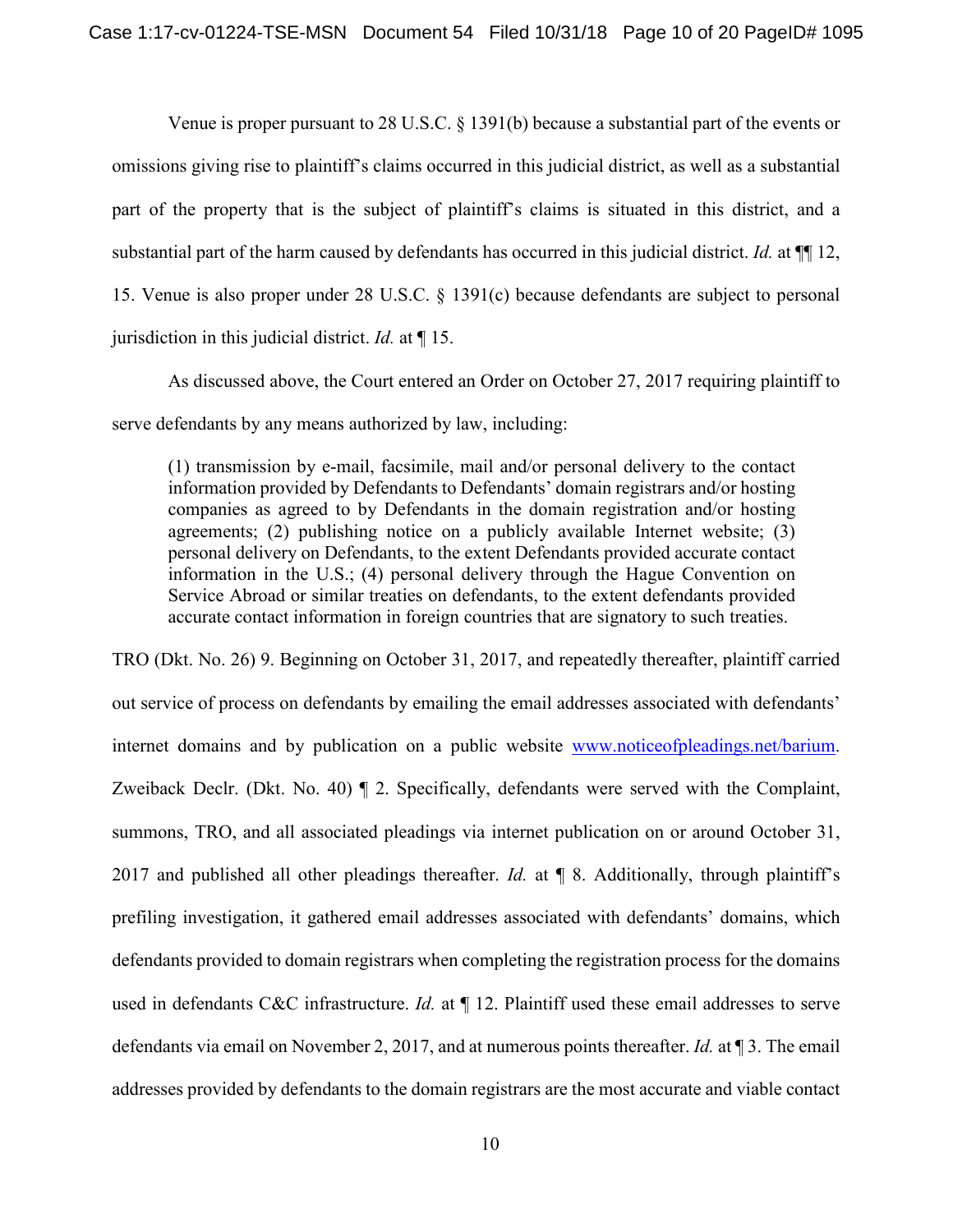information and means of notice and service because "ICANN" domain registration policies require registrants to provide accurate email contact information to registrars so that the registrars can provide account-related communications. *Id.* Lastly, on November 9, 2017, plaintiff's counsel served printed copies of the Complaint, the TRO, and all other pleadings in this action to the privacy protection service used by defendants, QHolster, at the following address: Domain Administrator, 1928 Highland Ave. Ste F104 PMB # 255, Phoenix, AZ 85016 United States. *Id.* at ¶ 24. The pleadings were refused and returned to sender. *Id.* at ¶ 25. Plaintiff has not attempted service on any mailing addresses or used The Hague process. *Id.* at ¶ 27. Because defendants failed to file an answer or respond within twenty-one days from the dates of service by internet publication and email, the Clerk entered a default judgment on May 22, 2018 (Dkt. No. 41).

### **IV. Standard**

Default judgment is appropriate if the well-pleaded allegations of the complaint establish that the plaintiff is entitled to relief, and the defendant has failed to plead or defend within the time frame set out in the rules. Fed. R. Civ. P. 55; *see also Agri-Supply Co. v. Agrisupply.com*, 457 F. Supp. 2d 660, 662 (E.D. Va. 2006). By defaulting, the defendant admits the plaintiff's well-pleaded allegations of fact, which then provide the basis for judgment. *See Ryan v. Homecomings Fin. Network*, 253 F.3d 778, 780 (4th Cir. 2001) (quoting *Nishimatsu Constr. Co. v. Houston Nat'l Bank*, 515 F.2d 1200, 1206 (5th Cir. 1975)); *Partington v. Am. Int'l Specialty Lines Ins. Co.*, 443 F.3d 334, 341 (4th Cir. 2006). Nevertheless, "'[a] court confronted with a motion for default judgment is required to exercise sound judicial discretion in determining whether the judgment should be entered, and the moving party is not entitled to default judgment as a matter of right.'" *ReadyCap Lending, LLC v. Servicemaster Prof'l Cleaning, Inc.*, 2016 U.S. Dist. LEXIS 56993, at \*4 (E.D. Va. Apr. 12, 2016) (quoting *EMI April Music, Inc. v. White*, 618 F. Supp. 2d 497, 505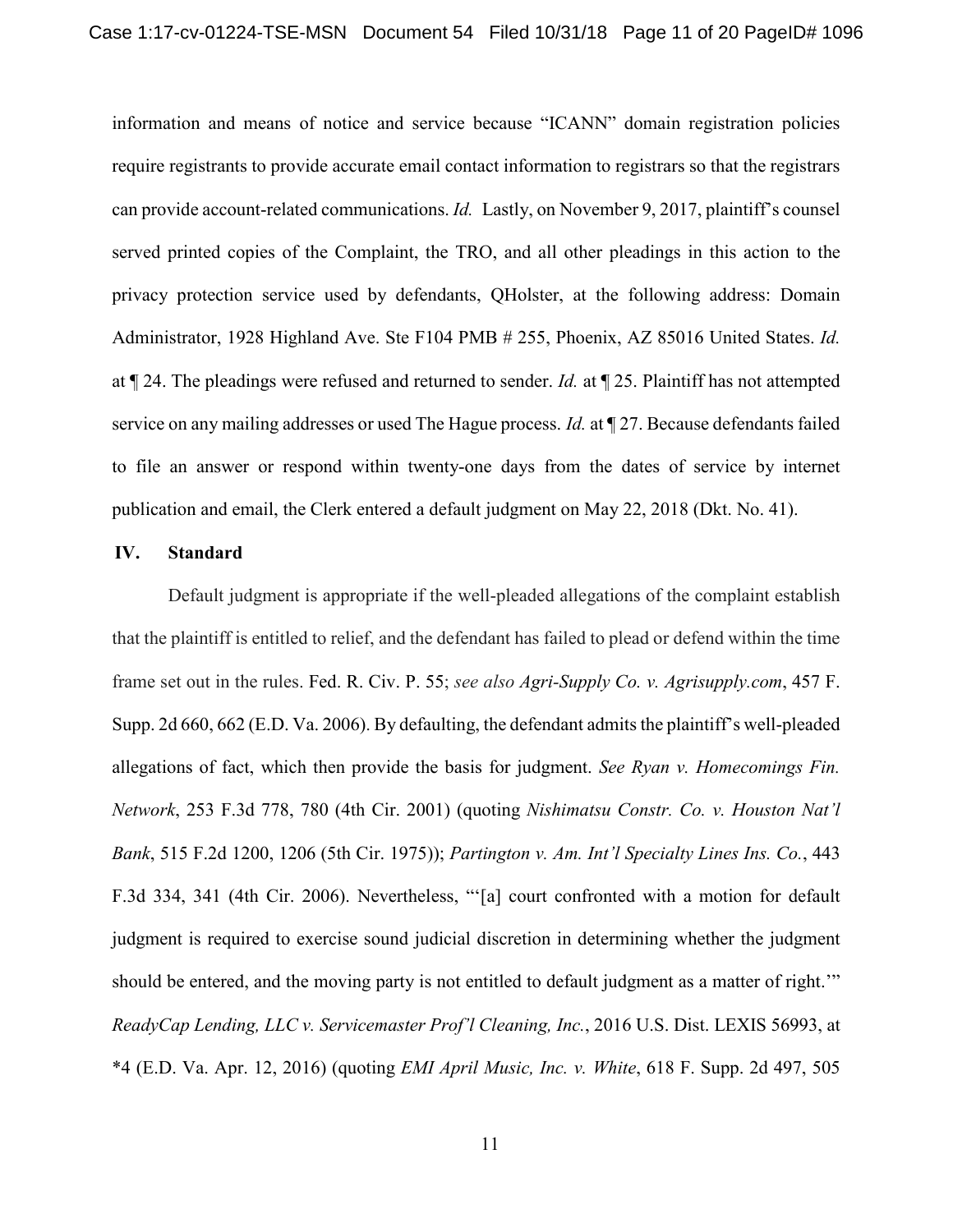(E.D. Va. 2009)). Here, because defendants have not answered or otherwise timely responded, the well-pleaded allegations of fact contained in the Complaint are deemed to be admitted.

## **V. Analysis**

Having examined the record, the undersigned Magistrate Judge finds that the well-pleaded allegations of fact in the Complaint (Dkt. No. 1), supported by plaintiff's Motions for Default Judgment and Permanent Injunction (Dkt. Nos. 46 and 48) and Briefs In Support of Plaintiff's Motion for Default Judgment and Permanent Injunction (Dkt. Nos. 47 and 49), establish that defendants violated the CFAA, the ECPA, various violations under the Lanham Act, and committed trespass to chattels, unjust enrichment, conversion, and intentional interference with contractual relationships. Plaintiff is not requesting monetary relief, Pl. Br. (Dkt. No. 47) 19, but is only seeking injunctive relief to prevent defendants from engaging in further harmful activity. Under the federal rules, a default judgment "must not differ in kind from, or exceed in amount, what is demanded in the pleadings." Fed. R. Civ. P. 54(c). Because plaintiff sought a default judgment and permanent injunction in its Complaint, plaintiff is entitled to the relief requested in its motion for default judgment and for a permanent injunction.

#### a. Computer Fraud and Abuse Act Claim

The CFAA penalizes a party that: (1) intentionally accesses a protected computer without authorization and, as a result of such conduct, causes damage and loss, 18 U.S.C. § 1030(a)(5)(C); (2) intentionally accesses a computer without authorization or exceeds authorized access, and thereby obtains information from any protected computer, 18 U.S.C.  $\S$  1030(a)(2)(C); or (3) knowingly causes the transmission of a program, information, code, or command and, as a result of such conduct, intentionally causes damage without authorization to a protected computer, 18 U.S.C. § 1030(a)(5)(A). A "protected computer" is a computer "used in interstate or foreign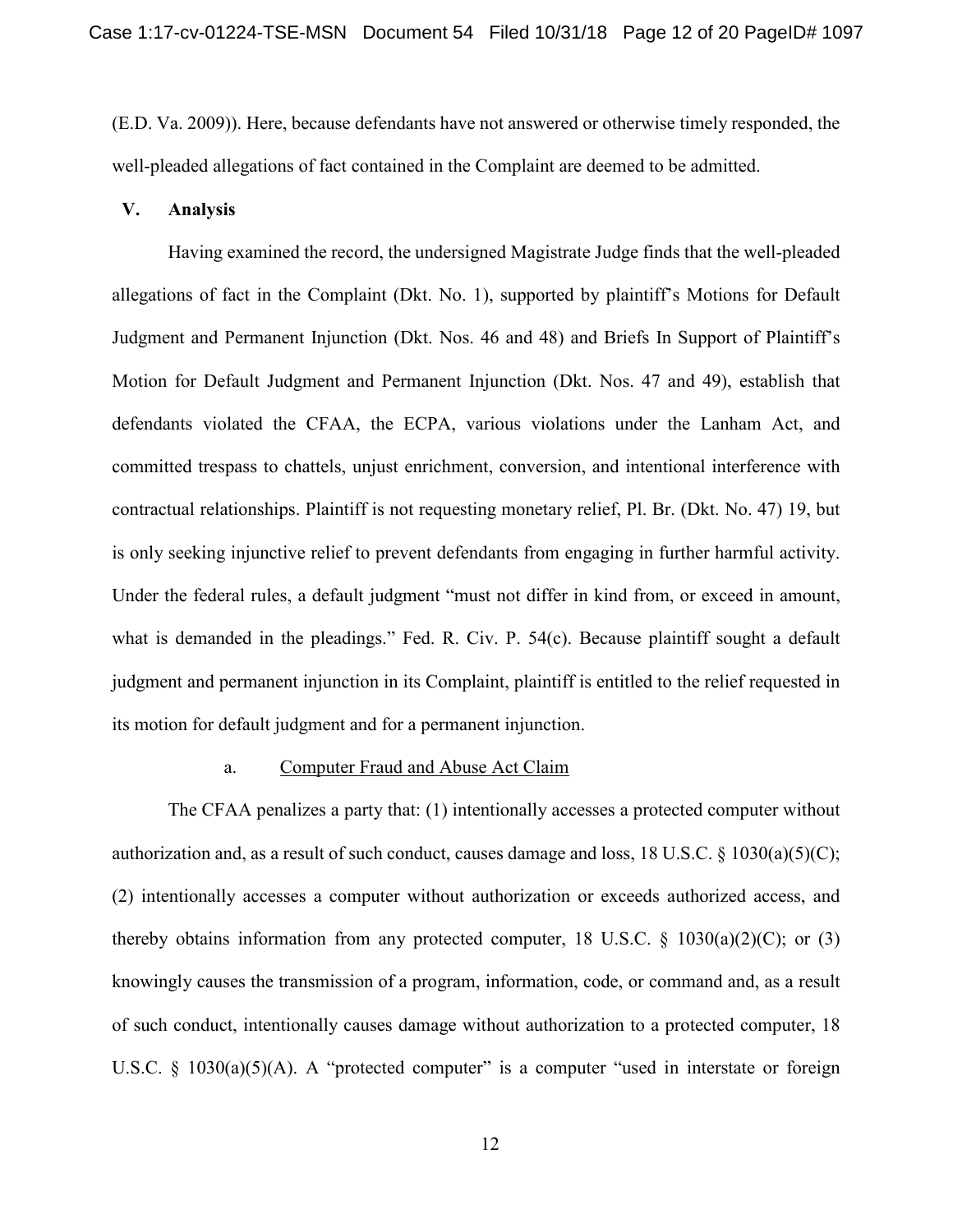commerce or communication." 18 U.S.C. § 1030(e)(2)(B); *see also SecureInfo Corp. v. Telos Corp.*, 387 F. Supp. 2d 593, 608 (E.D. Va. 2005). The phrase "exceeds authorized access" means "to access a computer with authorization and to use such access to obtain or alter information in the computer that the accessor is not entitled to obtain or alter." 18 U.S.C. § 1030(e)(6); *see also SecureInfo Corp.*, 387 F. Supp. 2d at 608. Congress did not define "unauthorized access" by statute. *SecureInfo Corp.*, 387 F. Supp. 2d at 608. Lastly, to pursue a claim under the CFAA, a plaintiff must demonstrate loss or damage in excess of \$5,000. 18 U.S.C. § 1030(c)(4)(A)(i)(I).

The Complaint has sufficiently alleged that defendants knowingly and intentionally accessed, and continue to access, protected computers without authorization and knowingly caused the transmission of information, code, and commands that resulted in damage to the protected computers, the software, and plaintiff. Compl. (Dkt. No. 1) ¶ 63. Through either the "Barlaiy" or "PlugXL" malware or the "ShadowPad" malware, defendants accessed and sent malicious code to plaintiff's and its customer's protected computers and operating systems to infect those instrumentalities and, ultimately, steal highly sensitive information. Defendants caused damage to plaintiff's and its customer's computers and the operating system by downloading modules, changing the system registry, and converting the computing device into a tool that they use to continue their attacks. To respond to defendants' cyber attacks, plaintiff expends approximately \$250,000.00 to \$1.3 million per incident, not including costs for new architecture, intrusion prevention devices, network security changes, or damage caused by losing sensitive information.

This type of attack is precisely the type of activity that the CFAA is designed to prevent. *See, e.g.*, *Global Policy Partners, LLC v. Yessin*, 686 F. Supp. 2d 631, 635-37 (E.D. Va. 2009) (accessing an email account using credentials that did not belong to defendant was actionable under the CFAA); *Physicians Interactive v. Lathian Systems, Inc.*, 2003 U.S. Dist. LEXIS 122472, at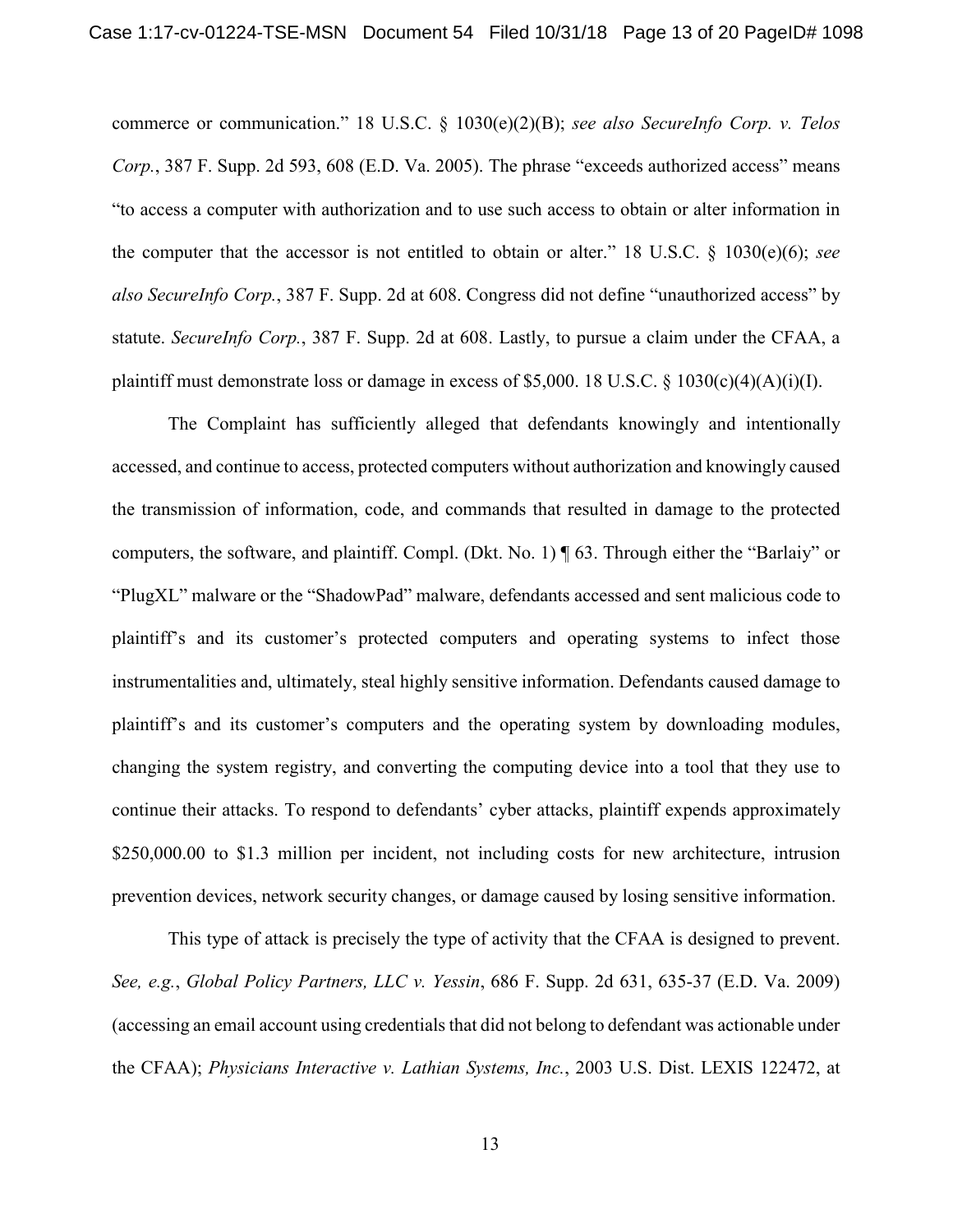\*18-19 (E.D. Va. Dec. 5, 2003) (attacking websites and computer file servers to obtain proprietary information was actionable under the CFAA). Indeed, courts have observed that the CFAA was targeted at "computer hackers (e.g., electronic trespassers)." *State Analysis Inc. v. Am. Fin. Services Assoc.*, 621 F. Supp. 2d 309, 315 (E.D. Va. 2009) (internal citations omitted). In similar cases, this court has arrived at the same conclusion. *See, e.g.*, *Microsoft Corp. v. Doe*, 2015 U.S. Dist. LEXIS 109729, at \*1-4 (E.D. Va. Aug. 17, 2015); *Microsoft Corp. v. Doe*, 2014 U.S. Dist. LEXIS 46951, at \*1-2 (E.D. Va. Apr. 2, 2014). Accordingly, the undersigned recommends a finding that defendants have violated the CFAA.

## b. Electronic Communications Privacy Act Claim

The ECPA prohibits "intentionally accessing without authorization a facility through which electronic communications are provided" or doing so in excess of authorization, and, in doing so, obtaining, altering, or preventing authorized access to an electronic communication while it is in electronic storage. 18 U.S.C. § 2701(a)(1)-(2). Plaintiff's Windows operating system, Internet Explorer, Word, and PowerPoint software, plaintiff's customers' computers running on such software, and plaintiff's cloud-based services offered in connection with such software and computers are facilities which electronic communication service is provided to plaintiff's users and customers. Compl. (Dkt. No. 1)  $\P$  69. Defendants knowingly and intentionally accessed plaintiff's operating system, software, services, and computers and its customers' computers without authorization or in excess of any authorization granted by plaintiff or any other party to acquire sensitive documents and personal information. Obtaining stored electronic information in this way, without authorization, is a violation of the ECPA. *Cf. State Analysis, Inc. v. Am. Fin. Servs. Assoc.*, 621 F. Supp. 2d 309, 317-18 (E.D. Va. 2009) (holding that defendants were not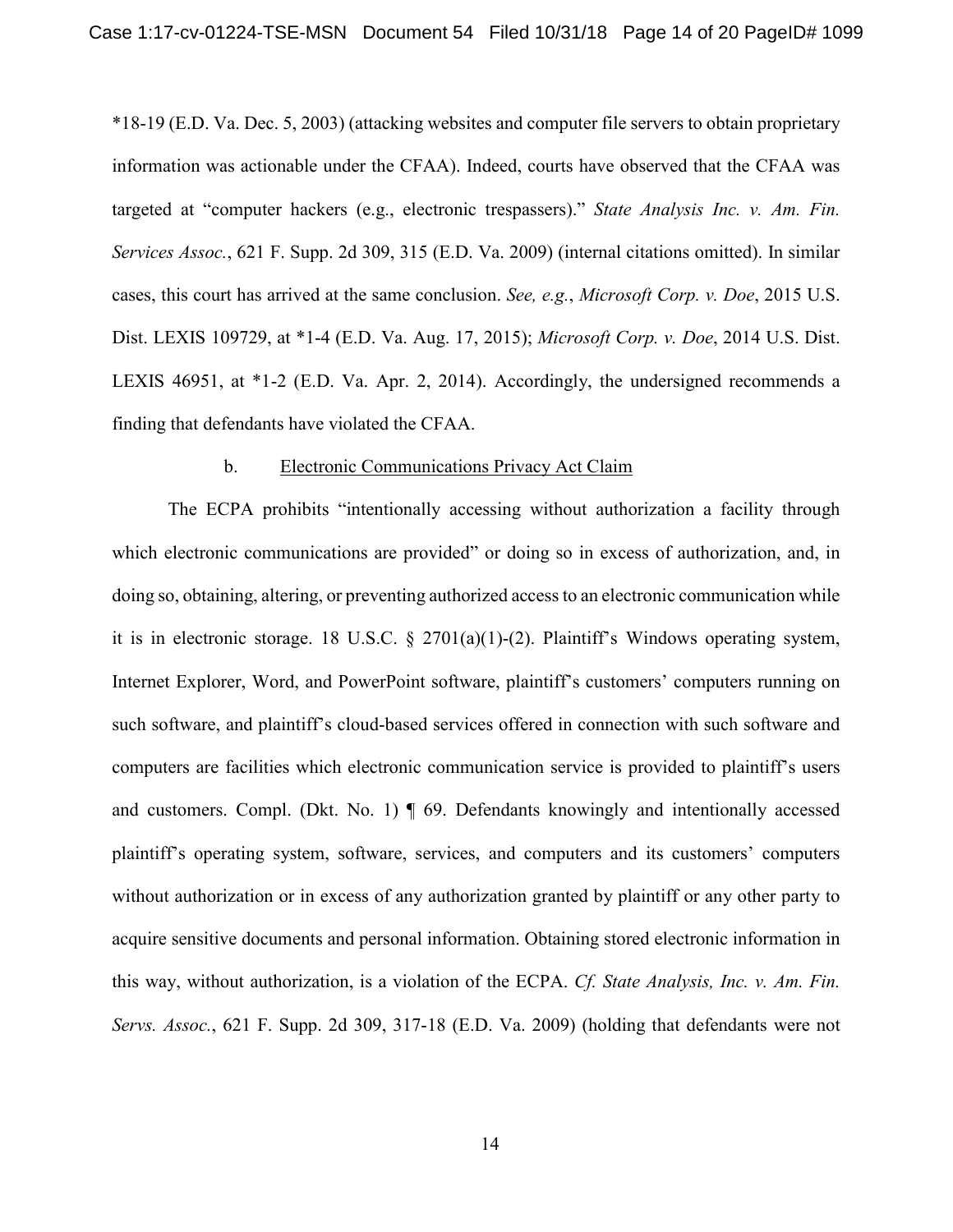liable under the ECPA because they had authorization to password-protected areas of plaintiff's website). As such, the undersigned recommends finding that defendants have violated the ECPA.

#### c. Lanham Act Claims

Under the Lanham Act, plaintiff alleges the following violations: trademark infringement, 15 U.S.C. § 1114 *et seq*., *id.* at ¶¶ 74-79; false designation of origin, 15 U.S.C. § 1125(a), *id.* at ¶¶ 80-85; and trademark dilution, 15 U.S.C. § 1125(c), *id.* at ¶¶ 86-90. For the reasons that follow, the undersigned recommends a finding that defendants violated each of the above-mentioned sections of the Lanham Act.

For trademark infringement, the Lanham Act prohibits the use in commerce of "any reproduction, counterfeit, copy or colorable imitation of a registered mark, without consent of the registrant, in connection with the…distribution, or advertising of any goods and services on or in connection with such use is likely to cause confusion, or mistake, or to deceive." 15 U.S.C. § 1114(1)(a). To establish trademark infringement under the Lanham Act, a plaintiff must prove "(1) that it owns a valid mark; (2) that the defendant used the mark 'in commerce' and without plaintiff's authorization; (3) that the defendant used the mark (or an imitation of it) 'in connection with the sale, offering for sale, distribution, or advertising' of goods or services; and (4) that the defendant's use of the mark is likely to confuse consumers." *Rosetta Stone Ltd. v. Google, Inc.*, 676 F.3d 144, 153 (4th Cir. 2012) (internal citations omitted). Through phishing techniques, plaintiff alleges that defendants copied plaintiff's registered, famous, and distinctive Microsoft, Windows, and Internet Explorer trademarks in emails designed to deceive victims into opening the emails by blending in with normal traffic when, in fact, those domains were being used to unlawfully send commands to victim's computers to obtain sensitive information. This conduct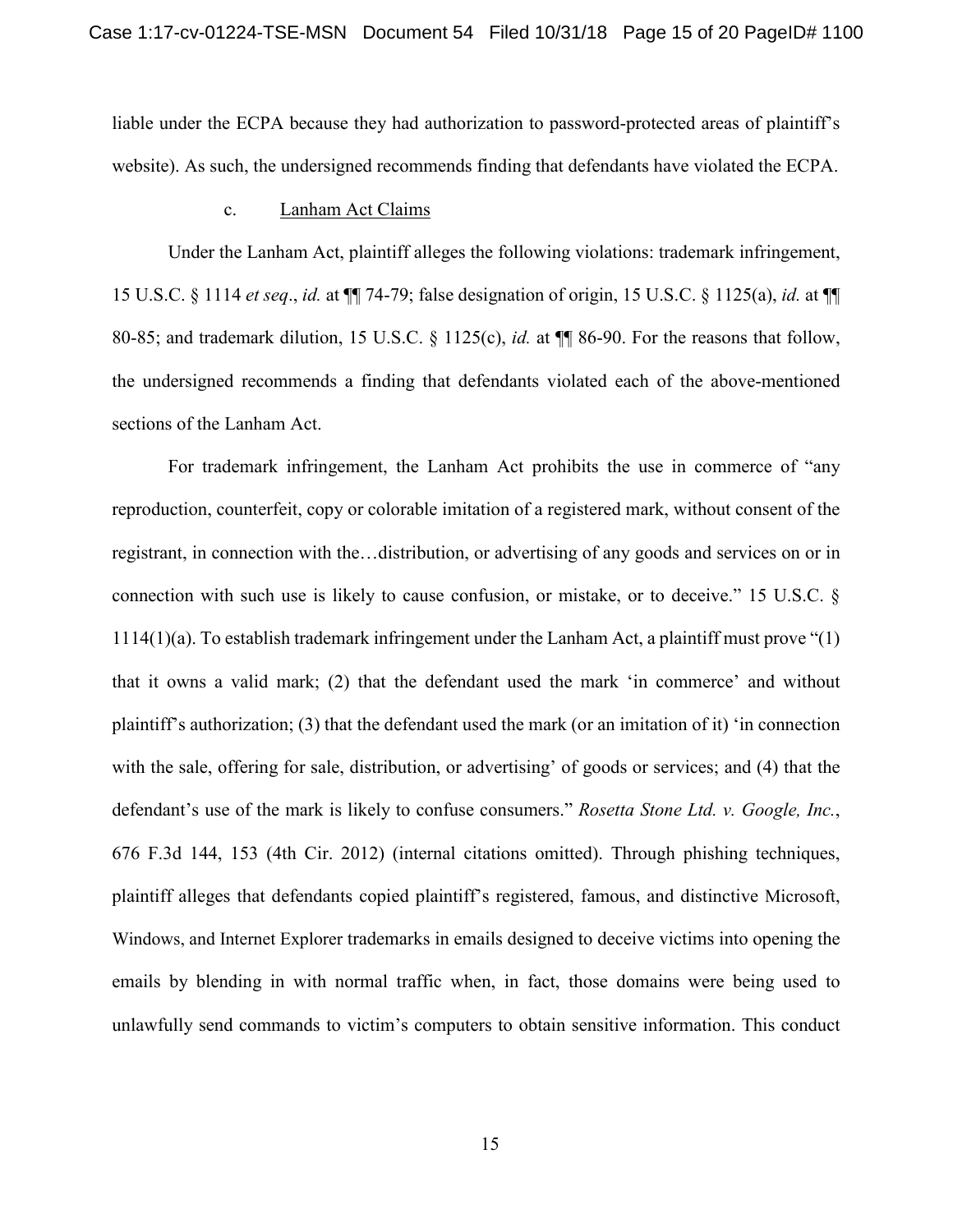causes confusion, mistake, or deception as to the origin, sponsorship, or approval of the fake and unauthorized versions of the operating system and software. Compl. (Dkt. No. 1) ¶ 75.

Section 1125(a) prohibits the use of a trademark, any false designation of origin, false designation of fact or misleading representation of fact which is likely to cause confusion, or to cause mistake, or to deceive as to the affiliation, connection, or association of such person with another person, or as to the origin, sponsorship, or approval of his or her goods, services, or commercial activities by another person. 15 U.S.C.  $\S$  1125(a)(1)(A). The elements of a violation of this section are three-fold: "(1) the alleged violator must employ a false designation; (2) the false designation must deceive as to origin, ownership or sponsorship; and (3) the plaintiff must believe that 'he or she is or is likely to be damaged by such [an] act.'" *Am. Online v. IMS*, 24 F. Supp. 2d 548, 551 (E.D. Va. 1998). Through spear phishing techniques, defendants misleadingly and falsely caused the famous and distinctive Microsoft, Windows, and Internet Explorer trademarks to be associated with malicious conduct performed on plaintiff's and its customers' computers and operating systems. Such conduct causes confusion and mistake as to plaintiff's affiliation with such misconduct and creates the false impression that plaintiff is the origin. Plaintiff has suffered damages as a result of defendants' misconduct, including incurring significant financial expenses to respond to defendants' attacks and damage to its reputation, brand, and goodwill. This is a clear violation of § 1125(a). *See, e.g.*, *Am. Online*, 24 F. Supp. 2d at 551-52 (holding that spam email with purported "from" addresses including plaintiffs' trademarks constituted false designation of origin).

Lastly, for trademark dilution, the Lanham Act provides that the owner of a famous, distinctive mark "shall be entitled to an injunction against another person" who uses the mark in a way "that is likely to cause dilution by blurring or dilution by tarnishment of the famous mark…." 15 U.S.C. §  $1125(c)(1)$ . "A dilution claim is made out by showing: (1) the ownership of a distinctive mark; and 2) a likelihood of dilution." *Am. Online*, 24 F. Supp. 2d at 552 (quoting *Hormel Foods Corp. v. Jim*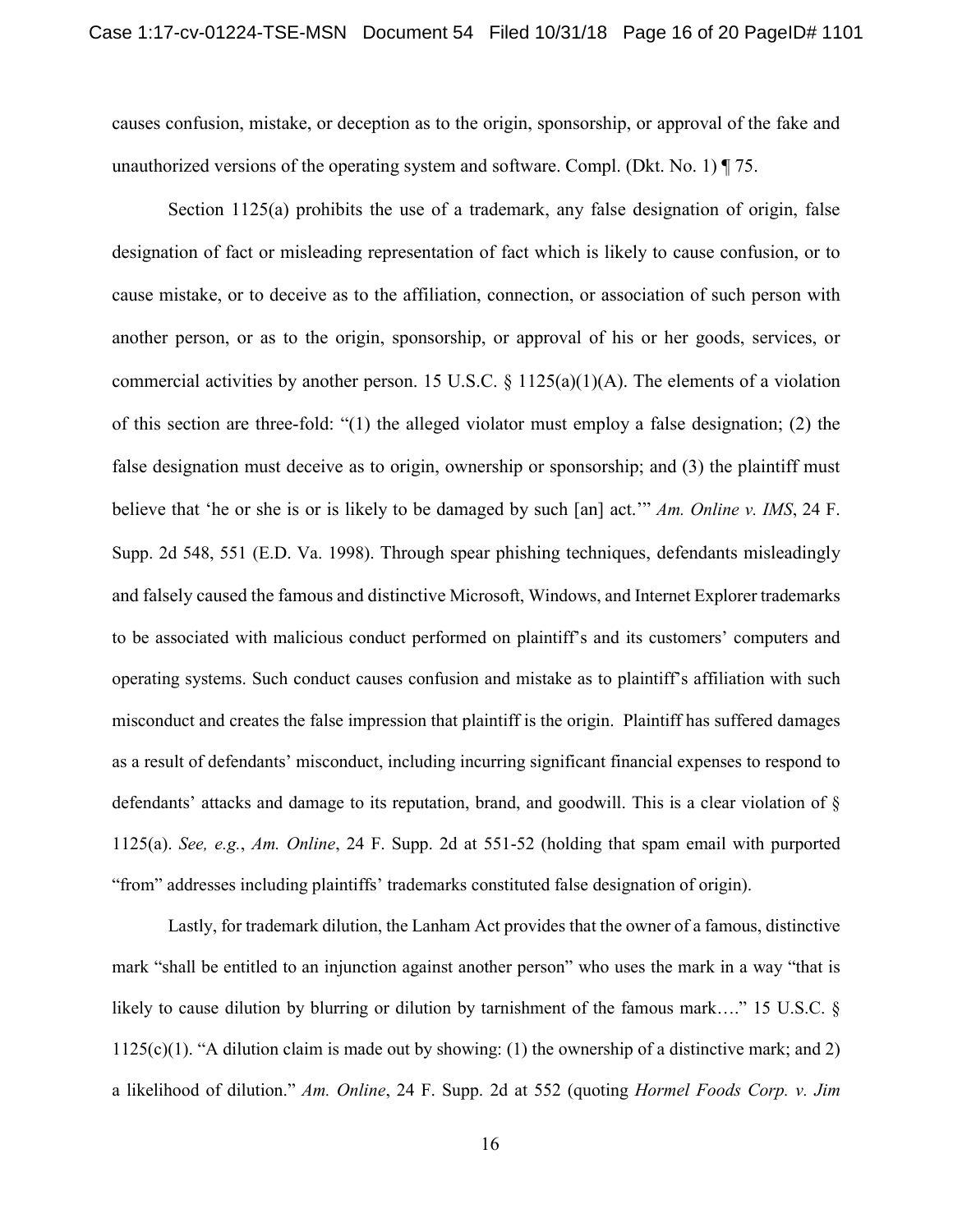*Henson Prods., Inc.*, 73 F.3d 497, 506 (2d Cir. 1996)). First, plaintiff has registered trademarks for Microsoft, Windows, and Internet Explorer. Compl., Appx. C (Dkt. No. 1-3) 2-6. Second, the allegations in the Complaint demonstrate a likelihood of dilution. Plaintiff has expended significant resources to market its products and services and, consequently, generated substantial goodwill with its customers, established a strong brand, and developed the names of its products and services into strong and famous world-wide symbols that are well-recognized in its channels of trade. Defendants' misuse of plaintiff's famous marks in connection with malicious conduct aimed at plaintiff, its customers, and the public dilutes these famous marks by tarnishment and by blurring consumer associations with the marks. Again, this is a clear violation of Lanham Act § 1125(c). *See, e.g.*, *Am. Online*, 24 F. Supp. 2d at 551 ("The sine qua non of tarnishment is a finding that plaintiff's mark will suffer negative associations through defendant's use.") (internal citations omitted).

## d. Conversion and Trespass to Chattels Claims

Under Virginia law, the tort of conversion "encompasses any wrongful exercise or assumption of authority…over another's goods, depriving him of their possession; and any act of dominion wrongfully exerted over property in denial of the owner's right, or inconsistent with it." *United Leasing Corp. v. Thrift Ins. Corp.*, 247 Va. 299, 305 (1994) (quotations omitted). Similarly, trespass to chattels occurs when "personal property of another is issued without authorization, but the conversion is not complete." *Dpr Inc. v. Dinsmore*, 82 Va. Cir. 451, 458 (Va. Cir. Ct. 2011) (citations omitted).

The Complaint establishes that defendants unauthorized access to plaintiff's and its customers' computers and plaintiff's operating system and defendants unauthorized downloading of software and control over such computers and system interferes with and causes injury to the value of those properties. Moreover, defendants' malware fundamentally changed important functions of the computers and systems by downloading other modules to perpetuate attacks,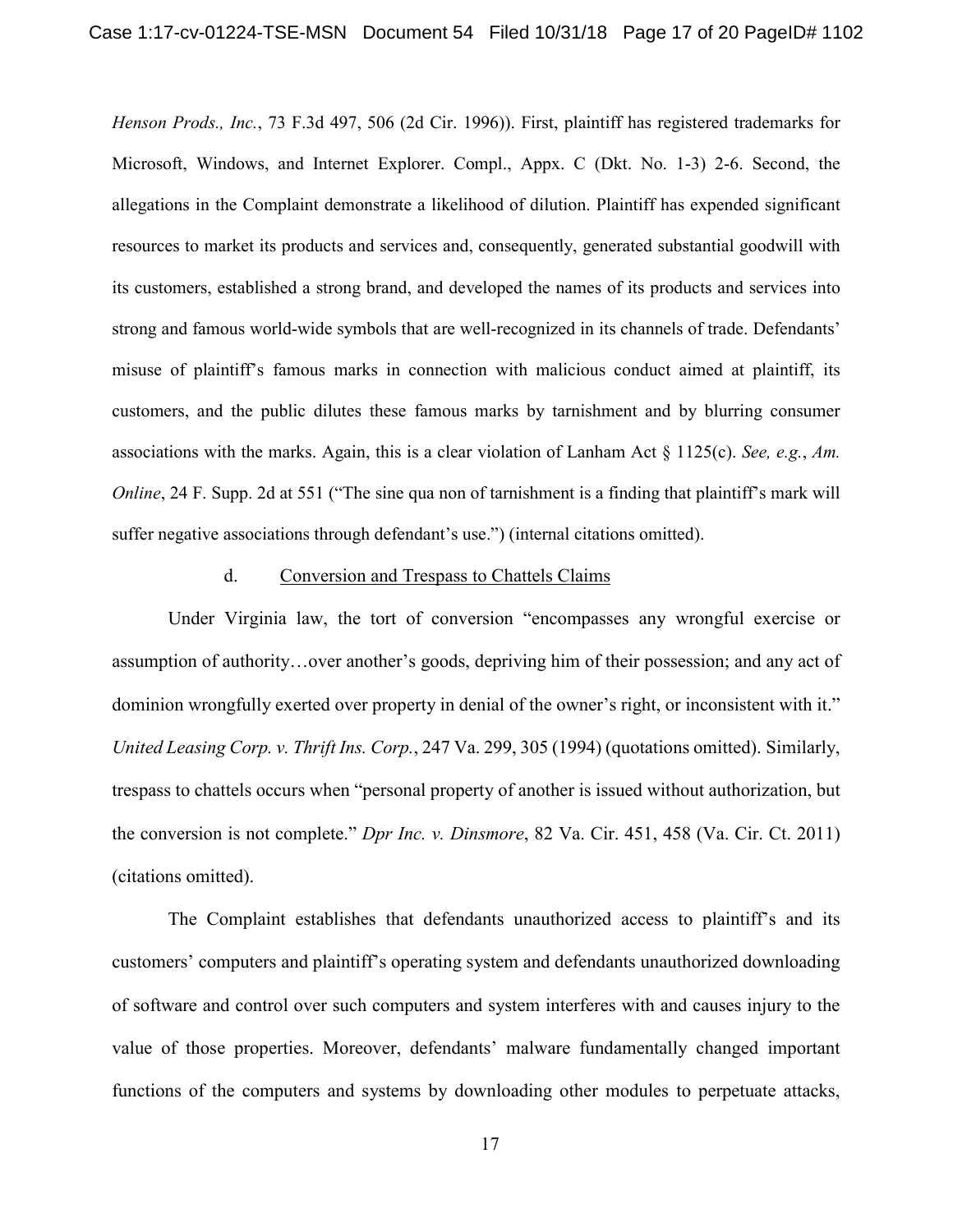changing the systems registry, and converting the device into a tool that defendants can use to steal sensitive information. This conduct is an illegal trespass and constitutes conversion. *See, e.g.*, *Physicians Interactive v. Lathiam Sys.*, 2003 U.S. Dist. LEXIS 22868, at \*26-28 (E.D. Va. Dec. 5, 2003) (holding that a cyber attack, which used a software robot to hack into plaintiff's computer system and obtain propriety information, serves as a prima facie basis for a claim for trespass to chattels); *Combined Ins. Co. of Am. V. Wiest*, 578 F. Supp. 2d 822, 835 (W.D. Va. 2008) (holding that converting a confidential and proprietary list of persons targeted for recruitment from business to personal use and that such use was in contravention of plaintiff's right of ownership of that lists constitutes conversion). Accordingly, the undersigned recommends a finding that defendants are liable for conversion and trespass to chattels.

### e. Unjust Enrichment

Under Virginia law, "the elements of unjust enrichment are (1) the plaintiff's conferring of a benefit on the defendant, (2) the defendant's knowledge of the benefit, and (3) the defendant's acceptance or retention of the benefit under the circumstances that 'render it inequitable for the defendant to retain the benefit without paying for its value.'" *Nossen v. Hoy*, 750 F. Supp. 740, 744-45 (E.D. Va. 1990) (internal citations omitted). Here, defendants used, without authorization or license, the benefit of plaintiff's servers, networks and email services, its operating system, and plaintiff's and its customer's computers by infecting these instrumentalities and collecting sensitive information. In doing so, defendants have profited unjustly from their unauthorized and unlicensed use of plaintiff's software and plaintiff's and its customers' computers. Defendants have knowledge of the benefit they derived from their unauthorized and unlicensed use of plaintiff's intellectual property because they initiated the unauthorized use. Accordingly, it would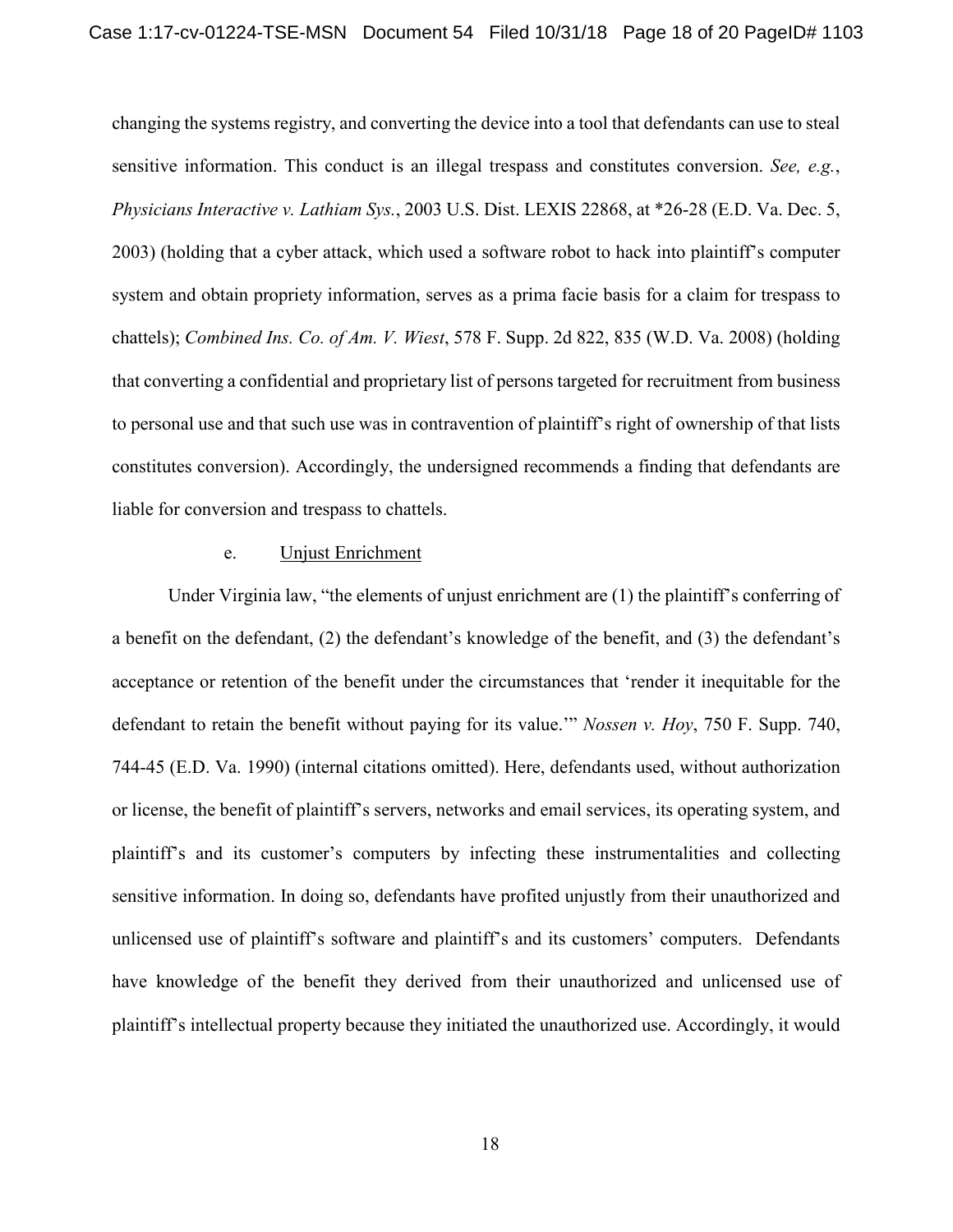be inequitable for defendants to retain the benefit of their inequitable conduct and the undersigned recommends a finding that defendants are liable for unjust enrichment.

# f. Tortious Interference with Contractual Relations Claim

Under Virginia law, a party must prove "(1) the existence of a valid contractual relationship…; (2) knowledge of the relationship…on the part of the interferor; (3) intentional interference inducing or causing a breach or termination of the relationship…; and (4) resultant damage to the party whose relationship…has been disrupted." *Commerce Funding Corp. v. Worldwide Sec. Services Corp.*, 249 F.3d 204, 214 (4th Cir. 2001) (citing *Chaves v. Johnson*, 335 S.E.2d 97, 102 (Va. 1985)). The Complaint supports a finding of a tortious interference with contractual relations. First, plaintiff has a valid and subsisting contractual relationships with licensees of its operating system, Internet Explorer, PowerPoint, and Word products and cloudbased services offered in connection with such products; second, defendants have knowledge of plaintiff's contractual relationships with its customers because defendants specifically targeted plaintiff's customers; third, defendants have intentionally interfered with plaintiff's relationship to its customers by hacking into their computers and networks to steal sensitive information, which has impaired or destroyed the products or services plaintiff provides to its customers; and, fourth, plaintiff incurred a significant amount of money responding to defendants' incidents and has lost licensees due to defendants' conduct. *See Masco Contr. Servs. East, Inc. v. Beals*, 279 F. Supp. 2d 699, 709-10 (E.D. Va. 2003) ("[T]hese causes of action provide a legal remedy where a particular party's *specific, existing* contract or business expectancy or opportunity has been interfered with in a tortious manner.") (emphasis in original). Accordingly, the undersigned recommends finding that defendants committed a tortious interference with contractual relations.